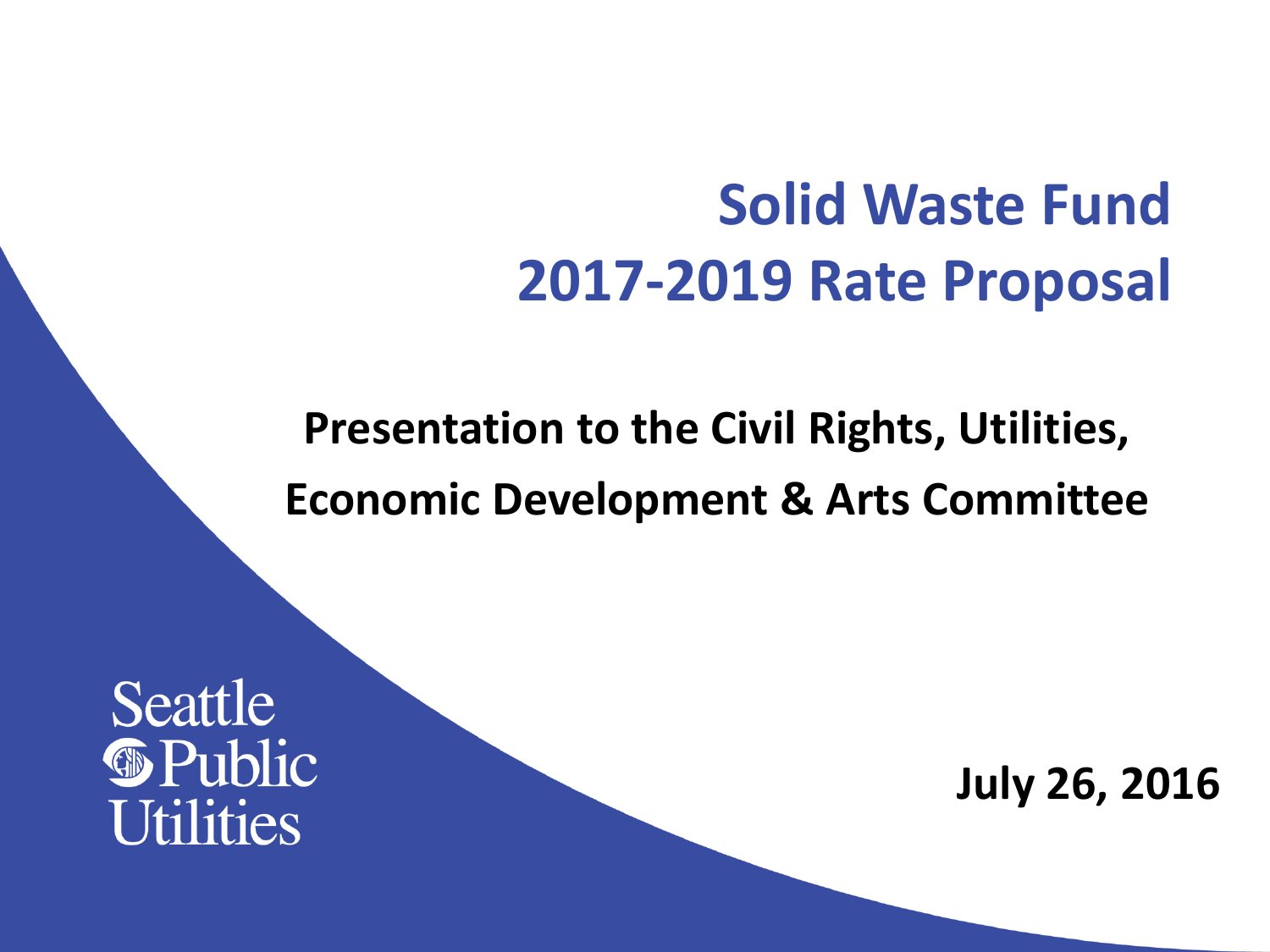

- **Strategic Business Plan Update**
- **Overview of Seattle's Solid Waste System**
- **2017-2019 Rate Proposal**

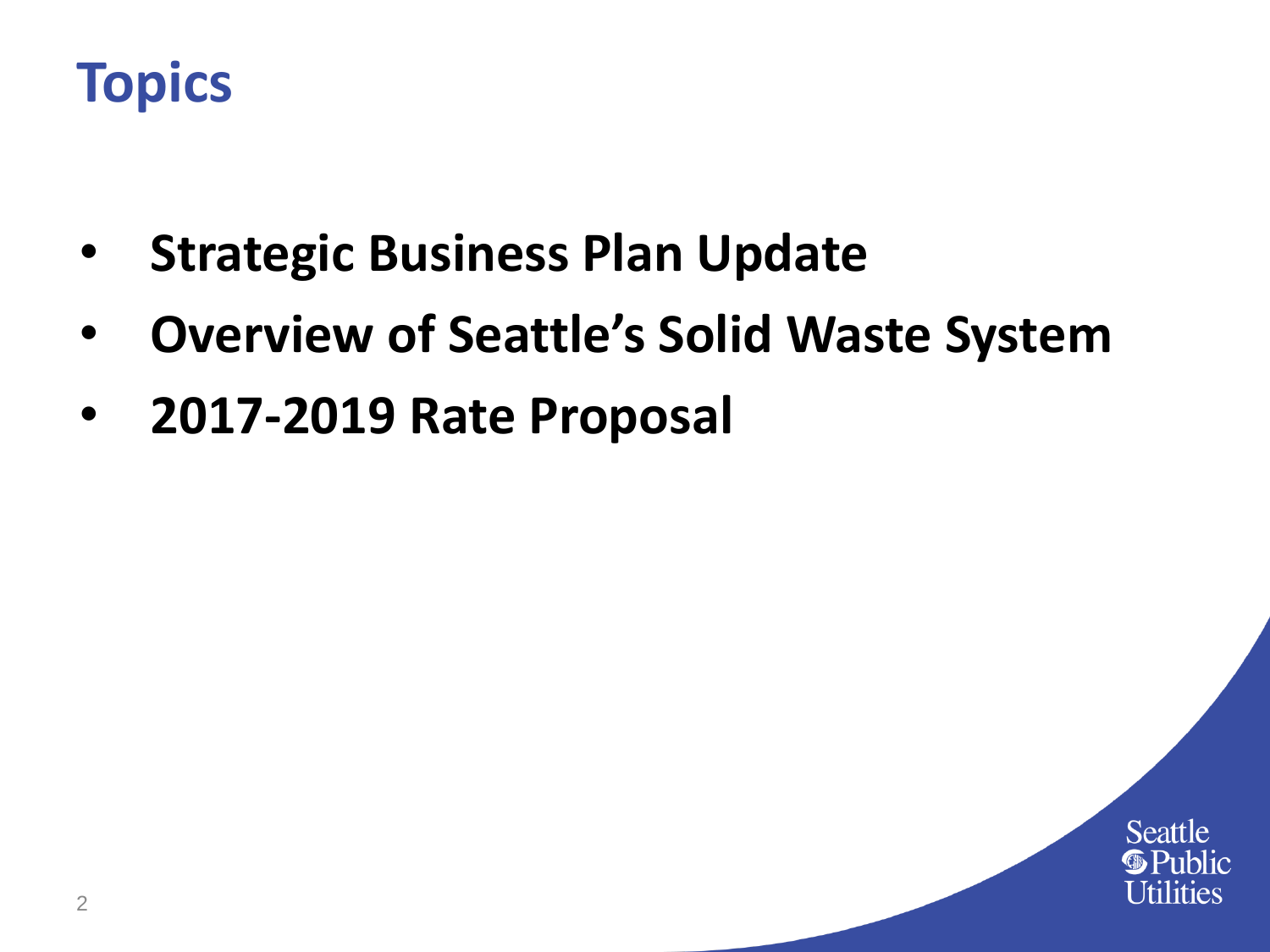# **Strategic Business Plan Update**

Seattle **S**Public **Utilities**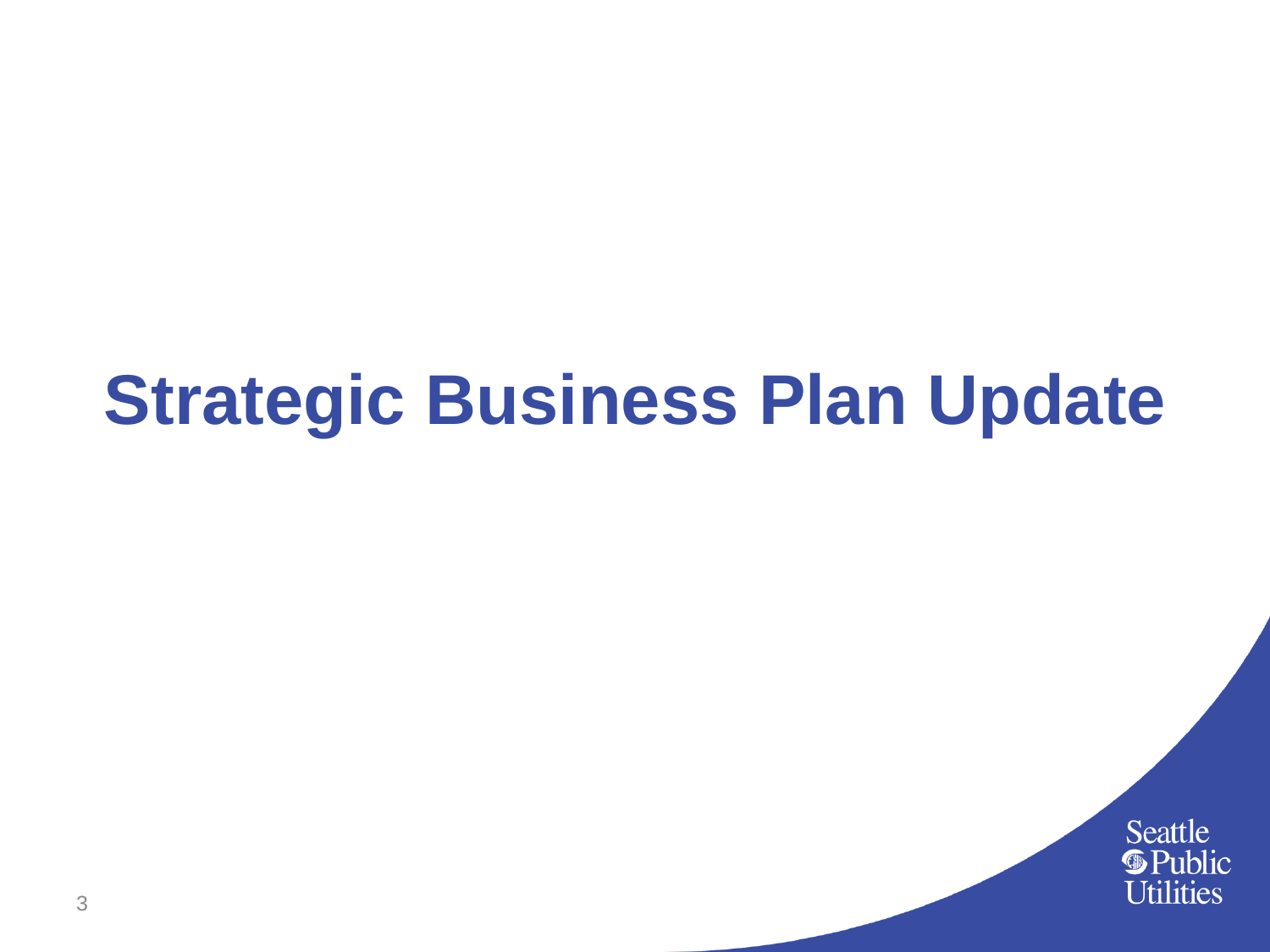### **Strategic Business Plan Update**

#### **Rate proposal and current projections within SPU target of 4.6% average annual increases for SBP**

| <b>SBP</b>      | 2015 | 2016  | 2017  | 2018 | 2019  | 2020 | 2015-20 |
|-----------------|------|-------|-------|------|-------|------|---------|
| Water           | 0.0% | 5.2%  | 5.2%  | 4.1% | 4.4%  | 2.6% | 3.6%    |
| Wastewater      | 0.8% | 3.9%  | 1.8%  | 2.8% | 7.2%  | 8.1% | 4.1%    |
| <b>Drainage</b> | 9.8% | 10.1% | 8.1%  | 7.8% | 8.1%  | 8.0% | 8.6%    |
| Solid Waste     | 4.2% | 3.5%  | 6.0%  | 4.0% | 2.9%  | 2.4% | 3.8%    |
| Combined        | 2.7% | 5.0%  | 4.7%  | 4.2% | 5.5%  | 5.2% | 4.6%    |
|                 |      |       |       |      |       |      |         |
| <b>CURRENT</b>  | 2015 | 2016  | 2017  | 2018 | 2019  | 2020 | 2015-20 |
| Water           | 0.0% | 1.7%  | 2.7%  | 4.5% | 4.6%  | 5.2% | 3.1%    |
| Wastewater      | 0.8% | 3.6%  | 4.6%  | 2.0% | 7.7%  | 4.5% | 4.1%    |
| <b>Drainage</b> | 9.8% | 9.9%  | 10.0% | 7.6% | 11.2% | 7.7% | 9.4%    |
| Solid Waste*    | 5.1% | 3.8%  | 6.0%  | 3.1% | 3.3%  | 2.2% | 3.9%    |
| Combined        |      |       |       |      |       |      |         |

\* Solid waste increases are the annual weighted average of all services including transfer stations and miscellaneous. Rates for residential and commercial customers would increase 7.2% in 2017, 1.9% in 2018, and 4.0% in 2019, effective April 1 of each year.

### Seattle **G** Public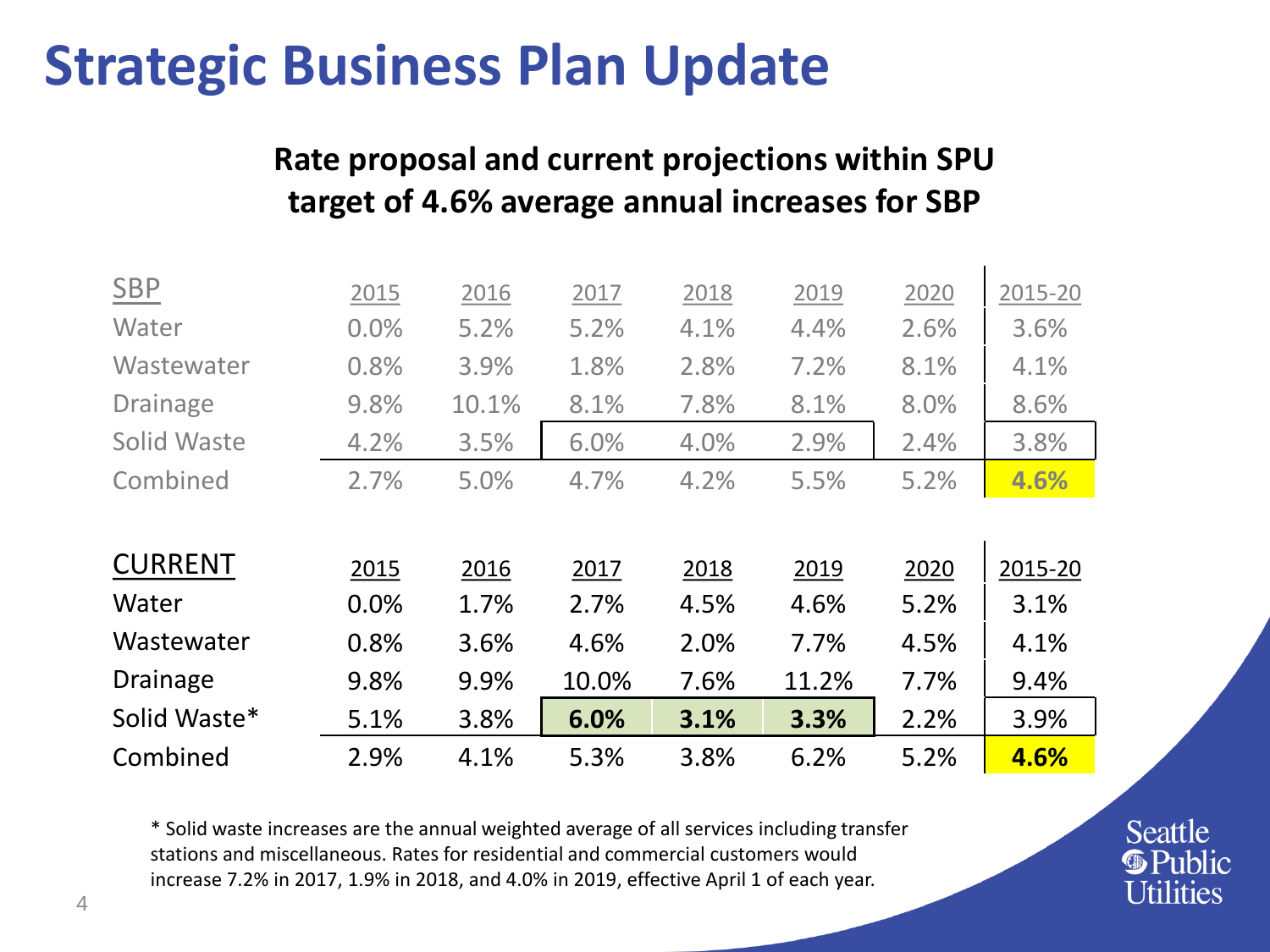# **Overview of Seattle's Solid Waste System**

Seattle **S**Public **Utilities**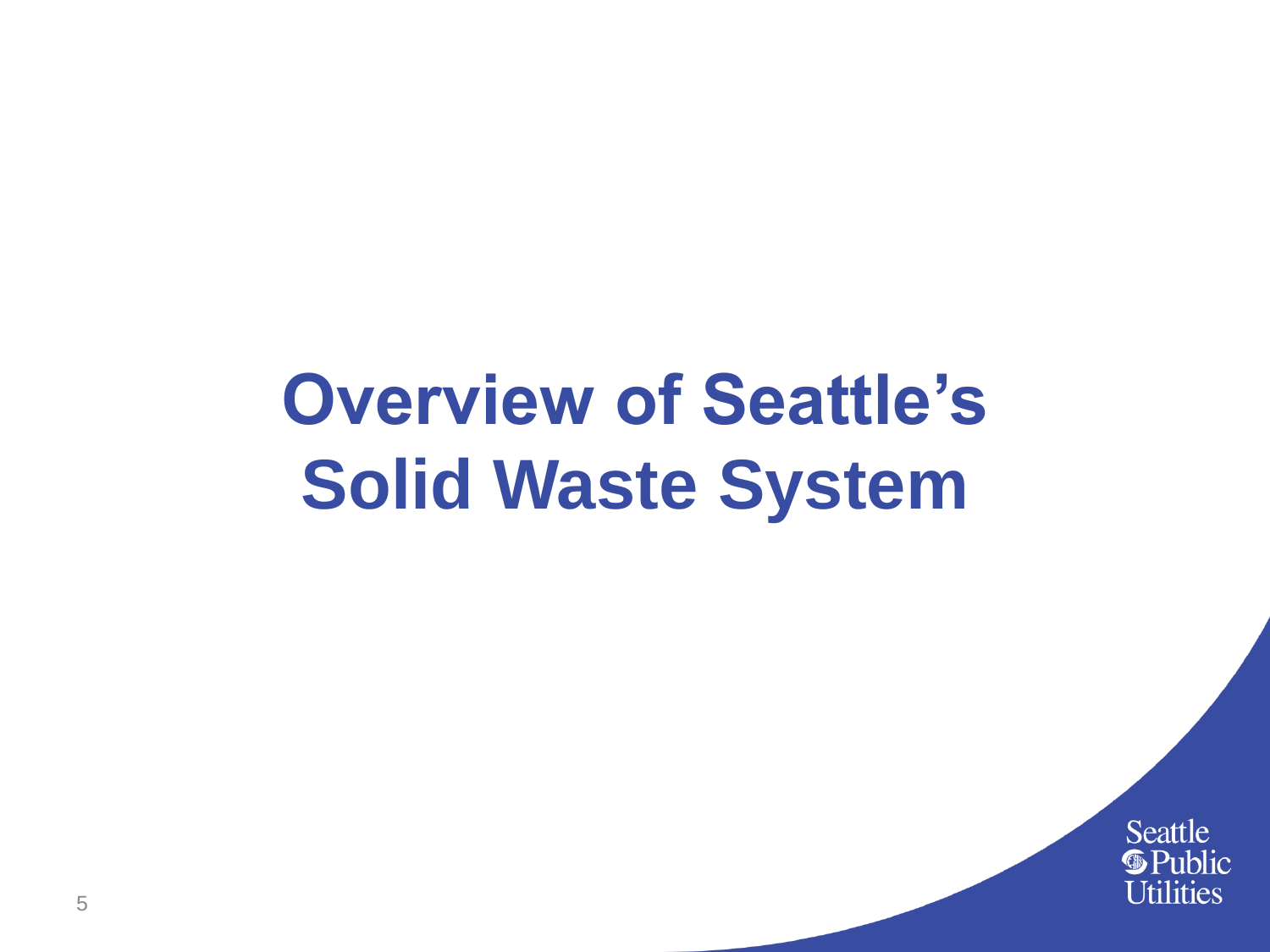### **Solid Waste System**

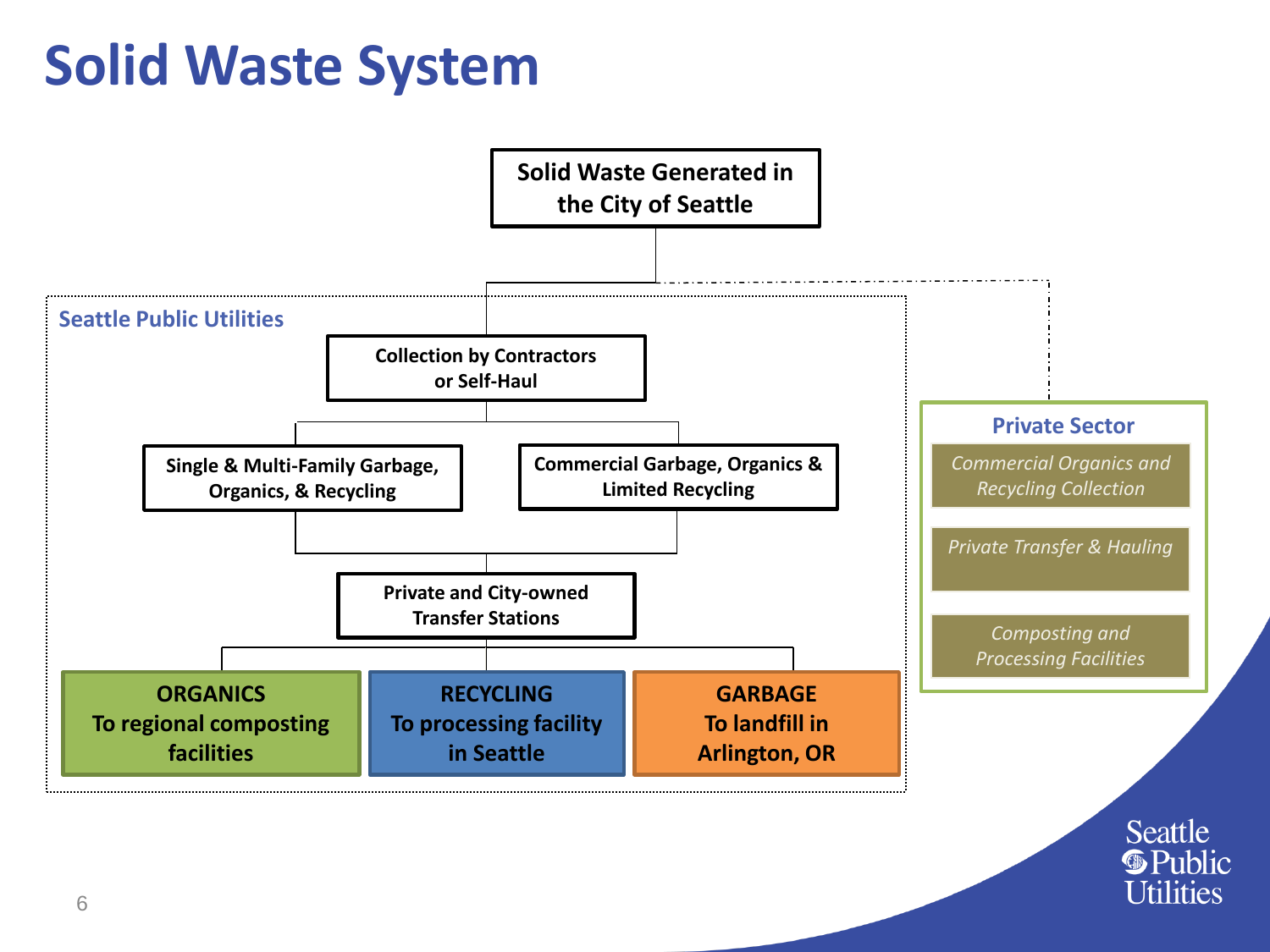### **Solid Waste System - Collection**





**Contract through 2019 with City option to extend to 2021**



**Contract through 2017 with City options to extend to 2019 or 2021**

> Seattle **G** Public **Utilities**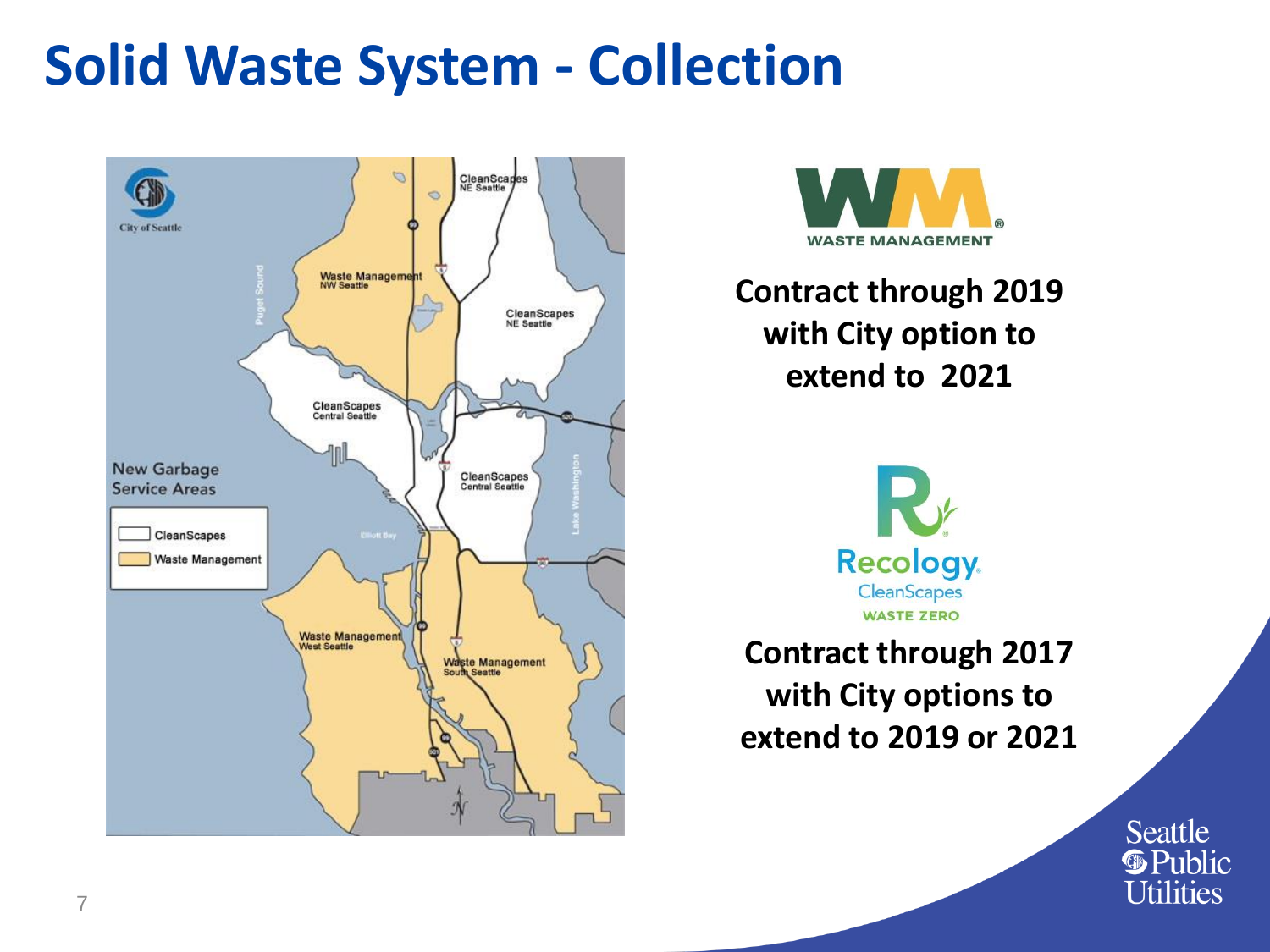### **Solid Waste Customers**

# **Residential Can Multi-Family Commercial** 164,713 5,261 8,145





Seattle **S**Public **Utilities**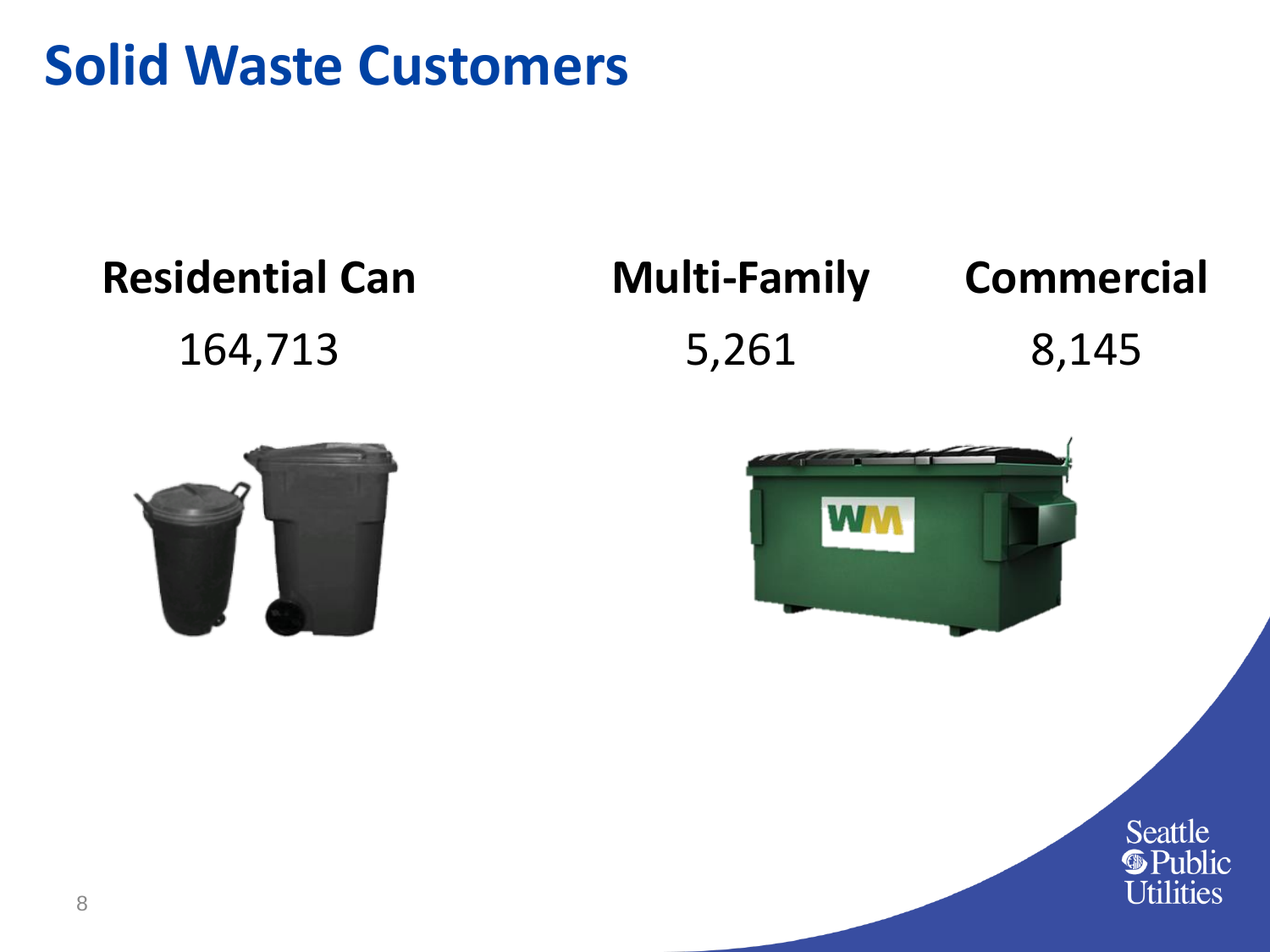### **Solid Waste System - Transfer**





#### **South Transfer Station**

- **New station opened in 2013**
- **Old station still in use during North Transfer construction**
- **New facilities will be built on the site of the old station starting in 2017**

#### **North Transfer Station**

- **Replace old station to increase capacity, efficiency, safety, recycling opportunities, and modernize operations**
- **Station opens later this year**

Seattle **G** Public **Utilities**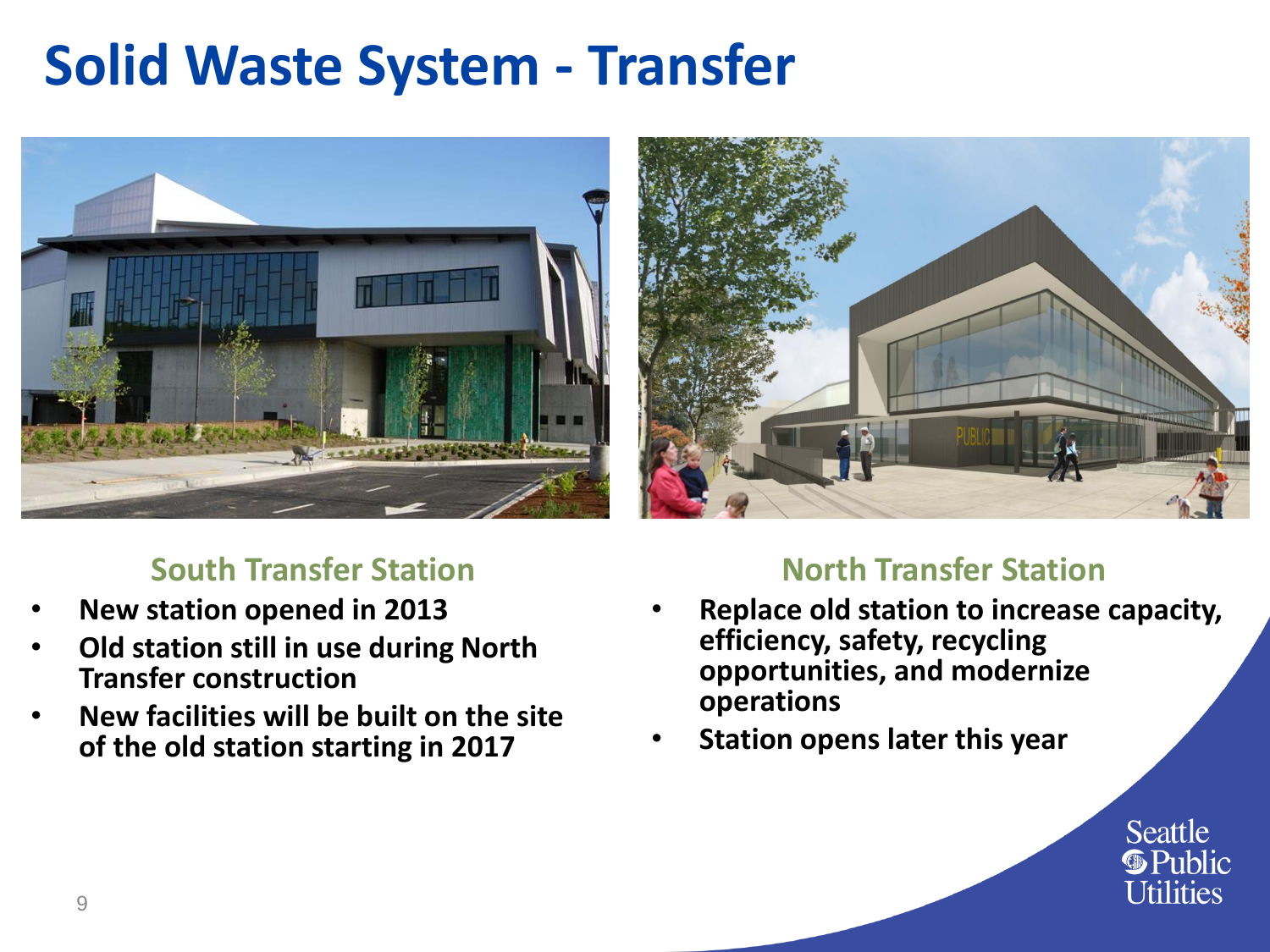• Waste Management disposes of waste at their landfill in Oregon

#### **Legacy Landfills**

• Ongoing monitoring of Seattle's closed landfills (e.g. Kent Highlands, Midway, South Park)

### **Solid Waste System – Processing & Disposal**

#### **Recycling**

• Collection contractors haul recycling directly to Republic Services facility in Seattle

### **Organics**

• Delivered to SPU transfer stations, then transported to processing facilities

### **Garbage** • Transported from transfer stations to railhead by SPU





LENZ

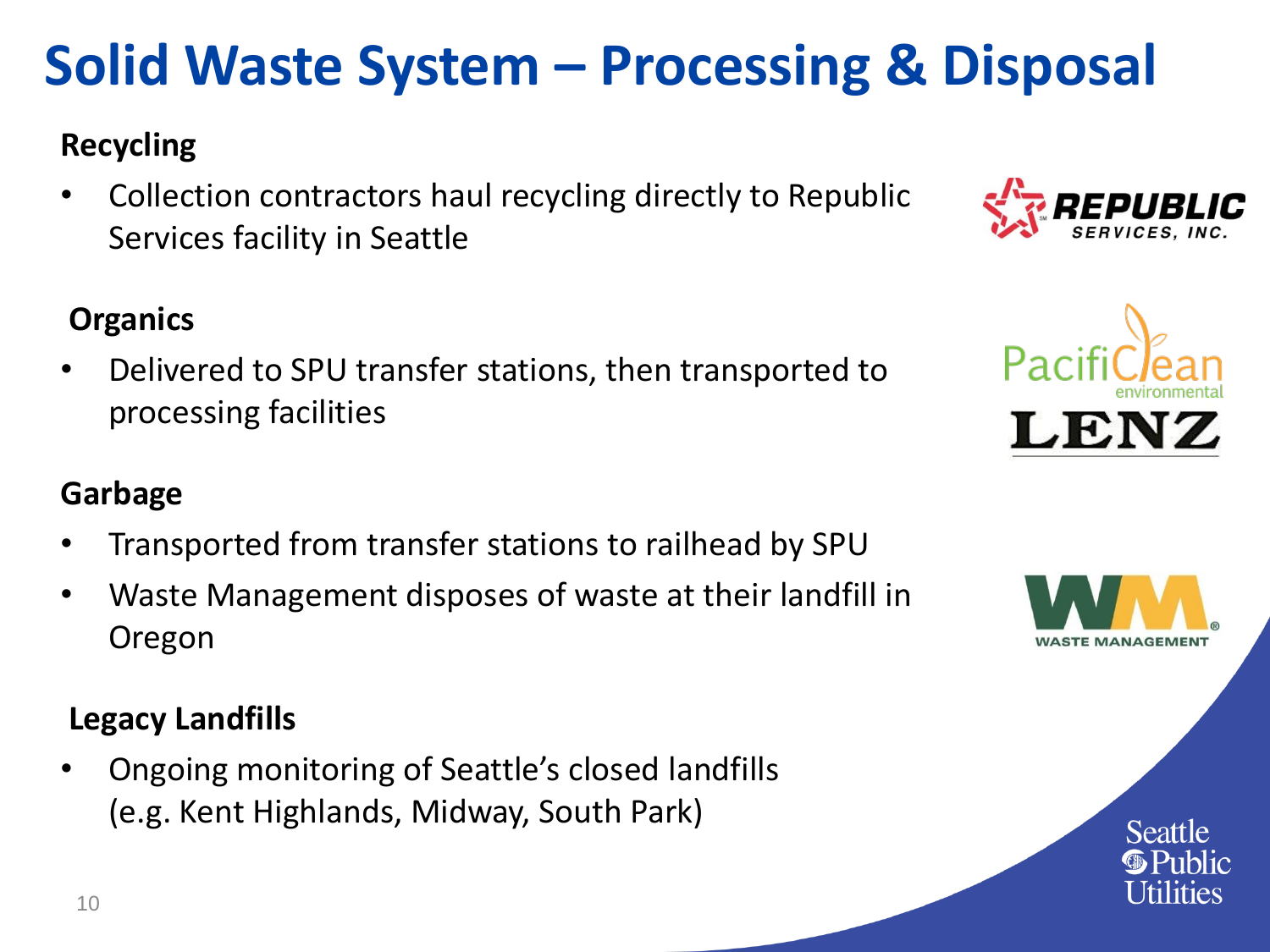### **Solid Waste System – Tonnage**

#### **Tons Collected, and Population Growth Since 2000**



- **Recycling and organics is 58% of the 2015 waste stream** (projected)
- **Organics tonnage doubled between 2005 and 2015**
- **Garbage tonnage reduced by 30% between 2005 and 2015**
- **Strong demand for organics and recycling going forward**

**Seattle G** Public **U**tilities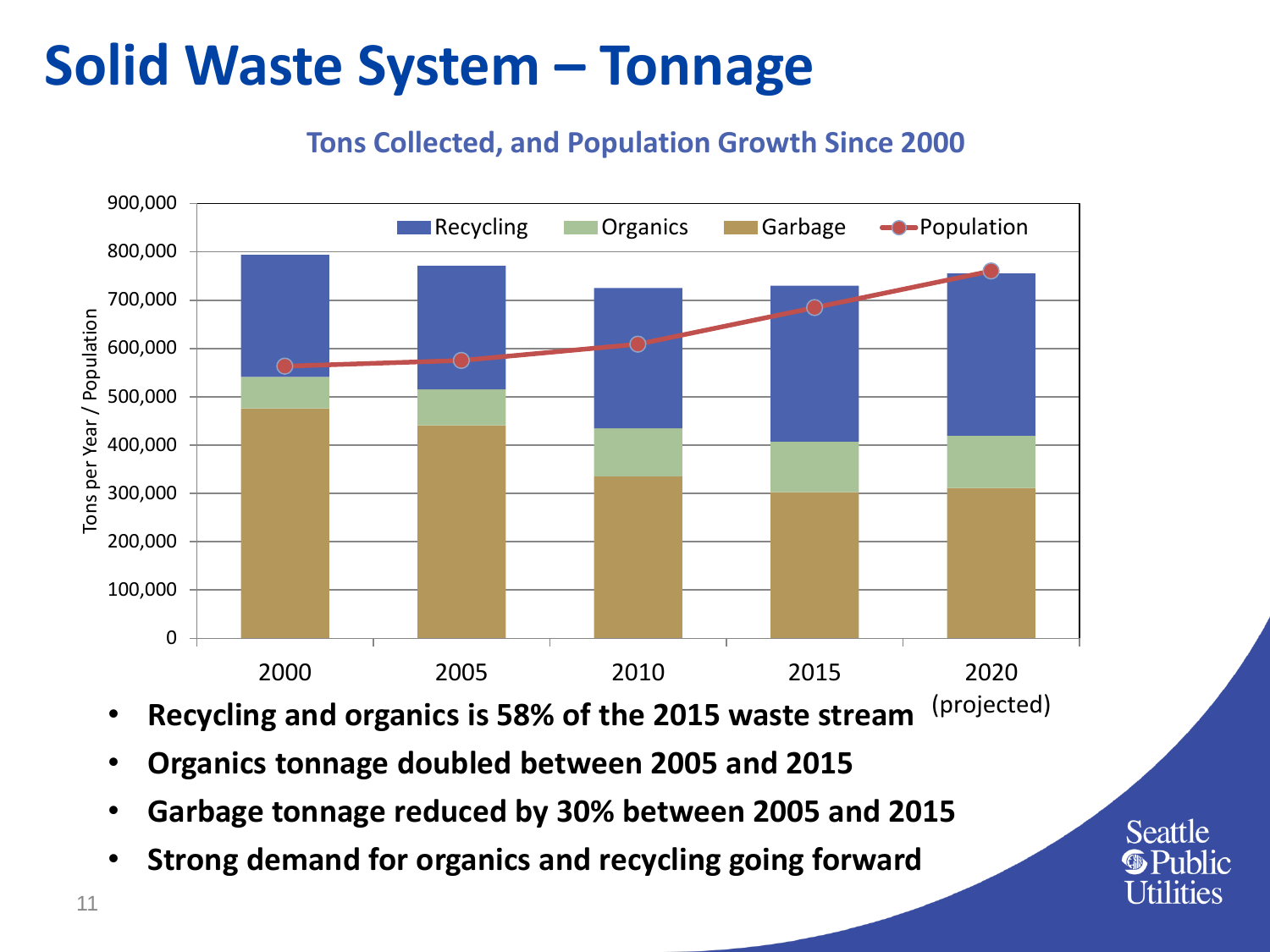### **2015 Solid Waste Revenues & Expenses**

**Revenue Expenses**

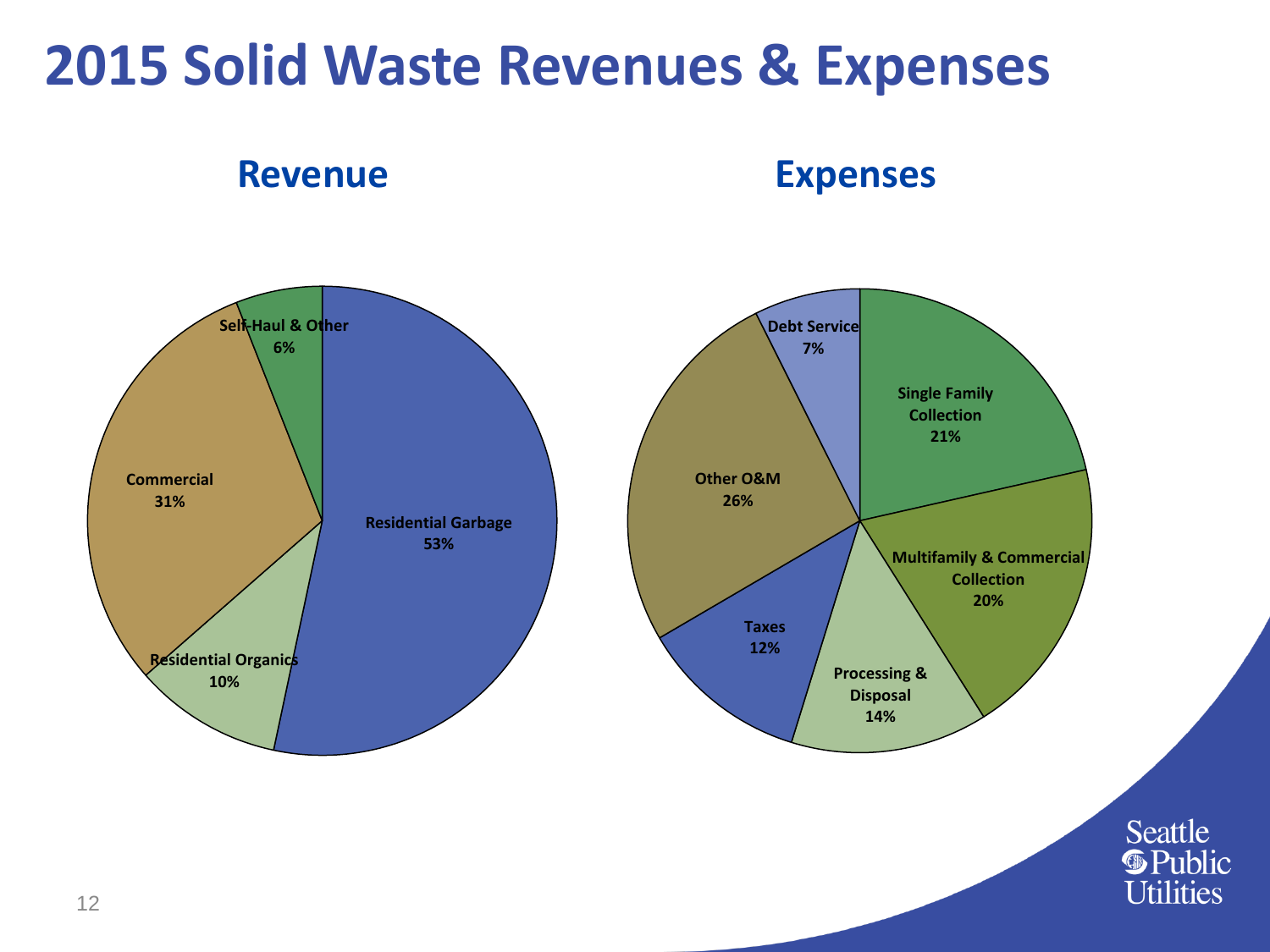# **2017-2019 Rate Proposal**

Seattle **Source**<br> **Utilities**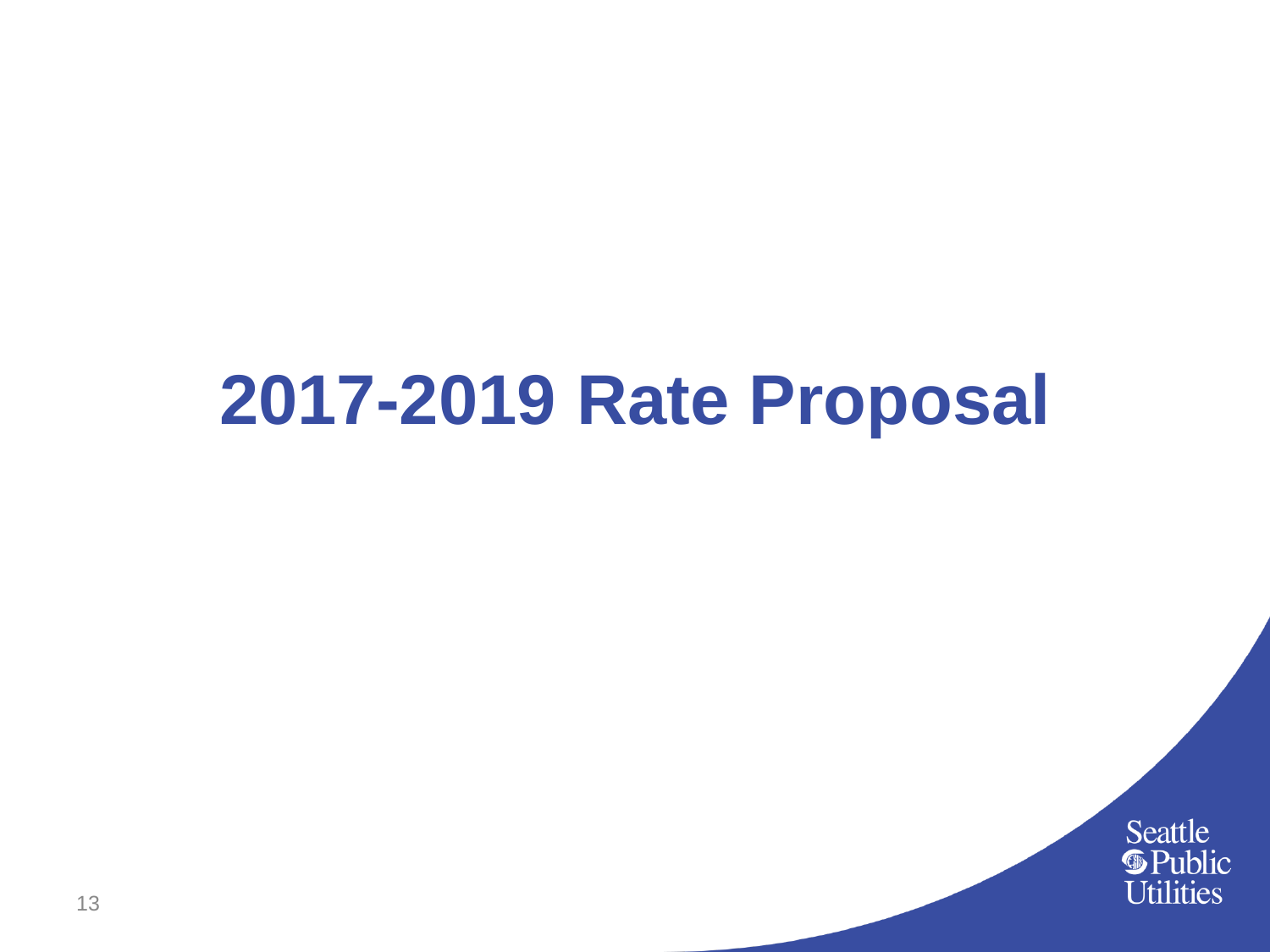### **Changes Since the SBP**

**Changes that decrease rates:**

- **New recycling contract**
- **Lower annual contract inflation**
- **Lower debt service payments**
- **Higher cash balances**

**Changes that increase rates:**

- **Higher than anticipated CIP**
- **Proposed utility tax rate increase**
- **Significant UDP expansion (SHA)**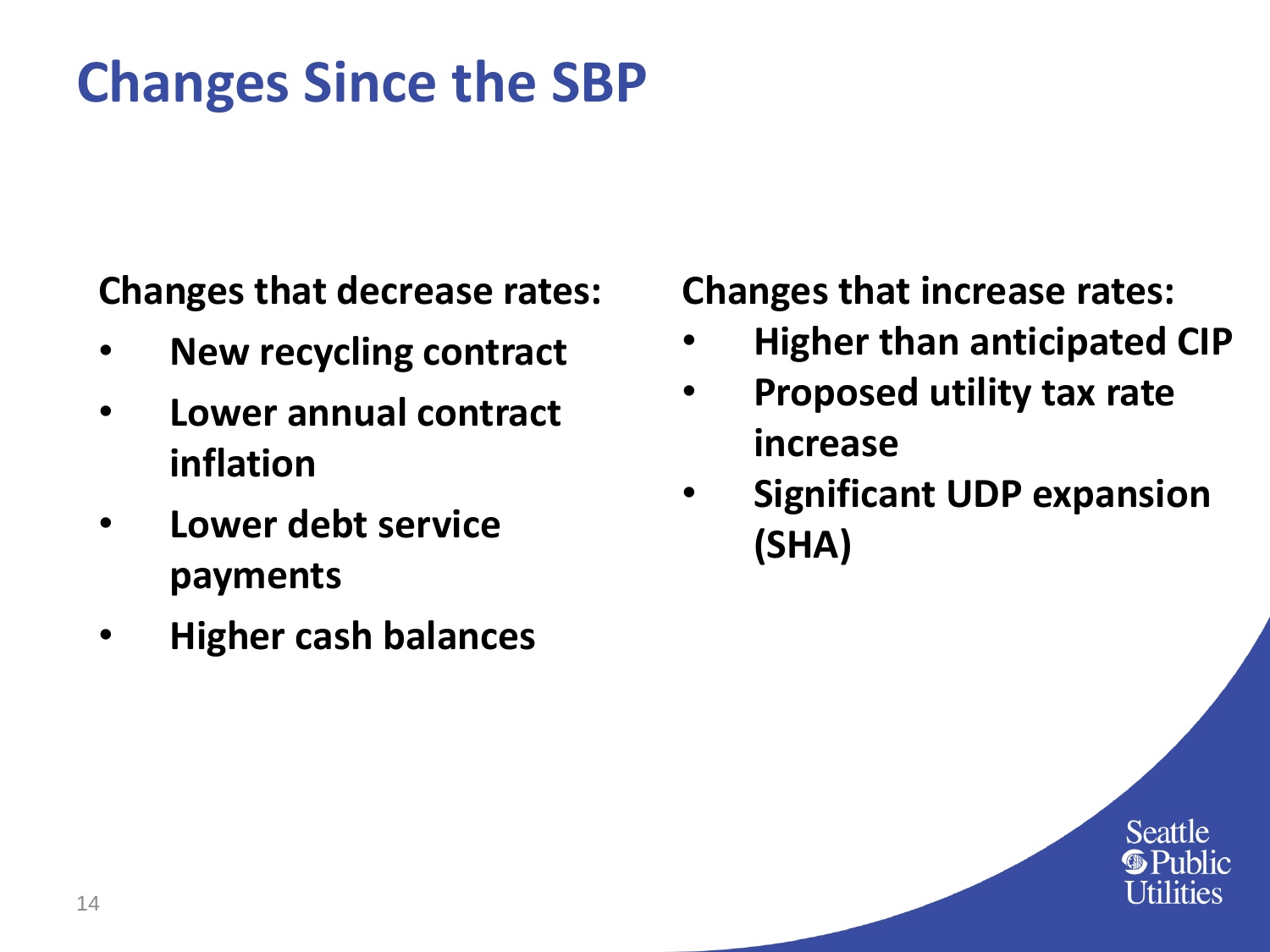### **New Recycling Contract**

| 2015    | 2016    | 2017    |                                           |
|---------|---------|---------|-------------------------------------------|
| \$7.4   | \$7.0   | \$7.1   |                                           |
| \$7.1   | \$1.8   | \$0.0\$ |                                           |
| \$0.3\$ | \$5.2\$ | \$7.1   | SPU now keeps all revenue                 |
|         |         |         |                                           |
| \$2.6   | \$6.5   | \$8.1   | SPU incurs all processing cost            |
|         |         |         |                                           |
| (52.3)  | (51.3)  |         | (\$1.0) Net savings of over \$1M annually |
|         |         |         |                                           |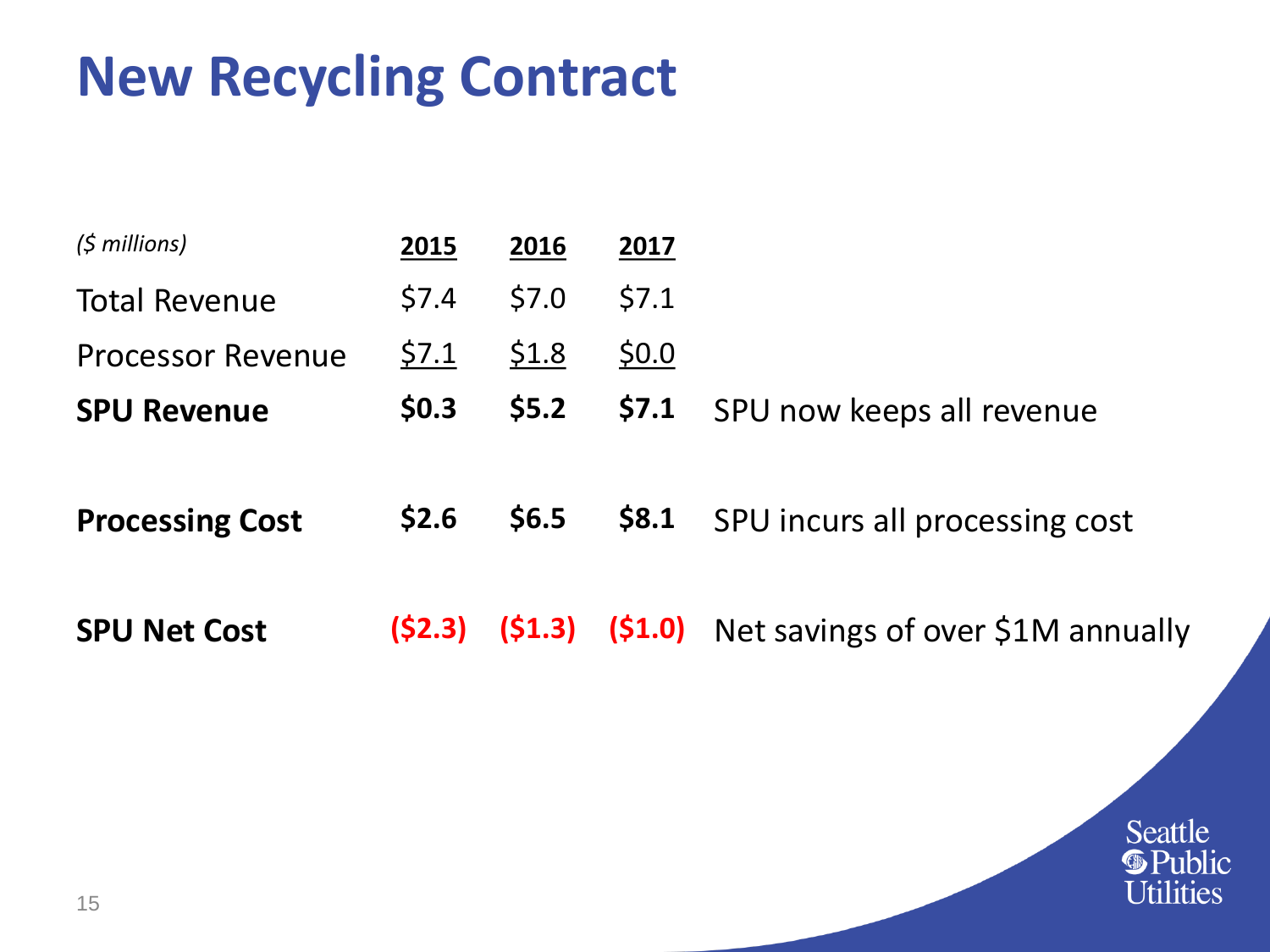### **Lower Contract Inflation**

| Year         | 2010      | 2011   | 2012   | 2013  | 2014     | 2015     | 2016      |
|--------------|-----------|--------|--------|-------|----------|----------|-----------|
| CPI (42%)    | 0.34%     | 0.72%  | 3.75%  | 2.23% | 1.02%    | 1.87%    | 1.36%     |
| Labor (50%)  | 1.19%     | 1.08%  | 1.79%  | 1.84% | 1.47%    | 3.65%    | 1.64%     |
| Fuel (8%)    | $-33.65%$ | 21.31% | 28.21% | 4.10% | $-2.69%$ | $-2.91%$ | $-26.32%$ |
| <b>Index</b> | $-2.0%$   | 2.5%   | 4.7%   | 2.2%  | 0.9%     | 2.4%     | $-0.7\%$  |

- **Inflation adjusted in solid waste contracts April 1 each year**
- **Historic contract inflation has been approximately 2% per year**
- **The 2016 adjustment will save over \$1M/year, which will be used to fund CIP**
- **The assumption going forward is 3% per year**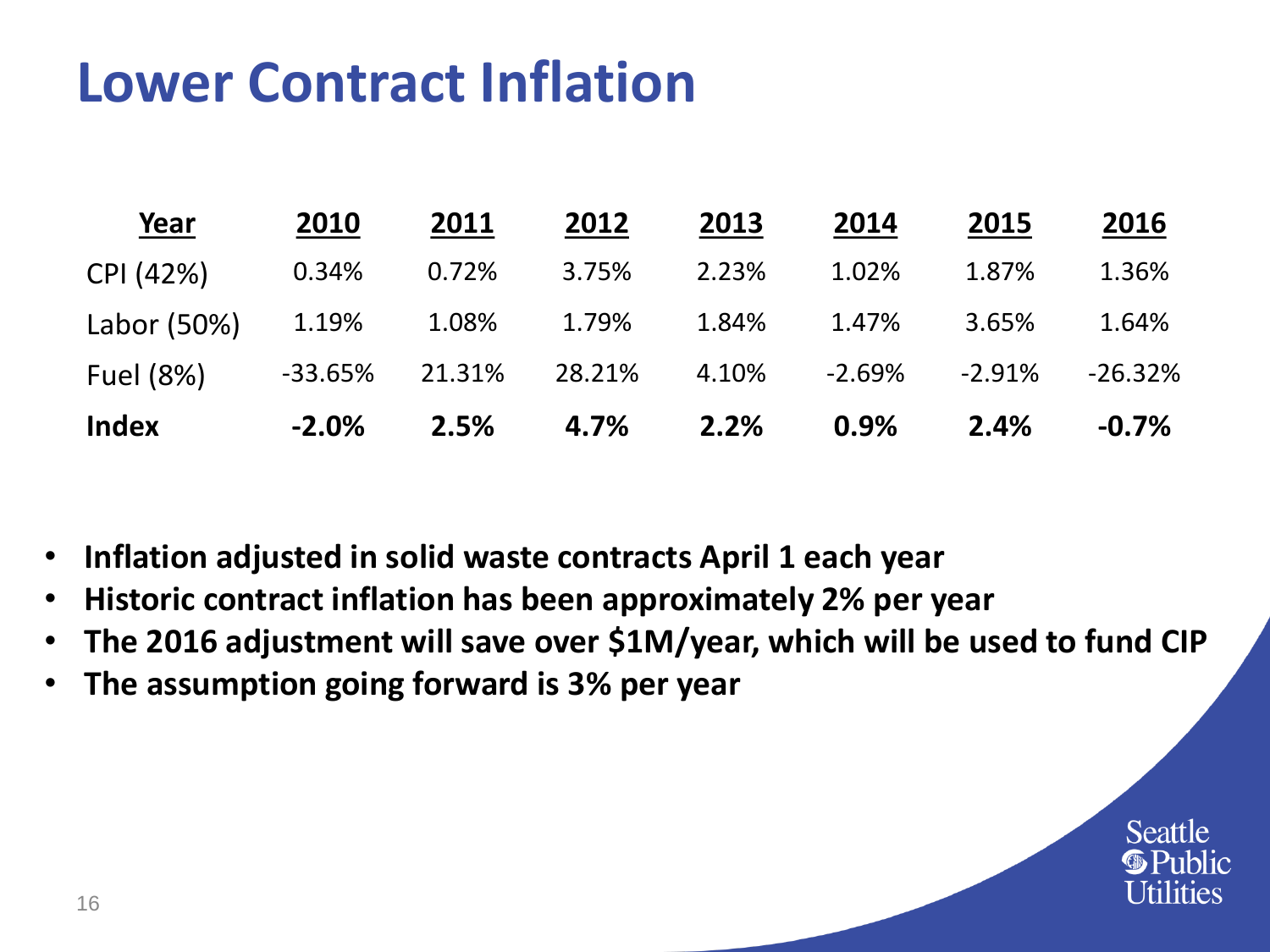### **Lower Debt Service**

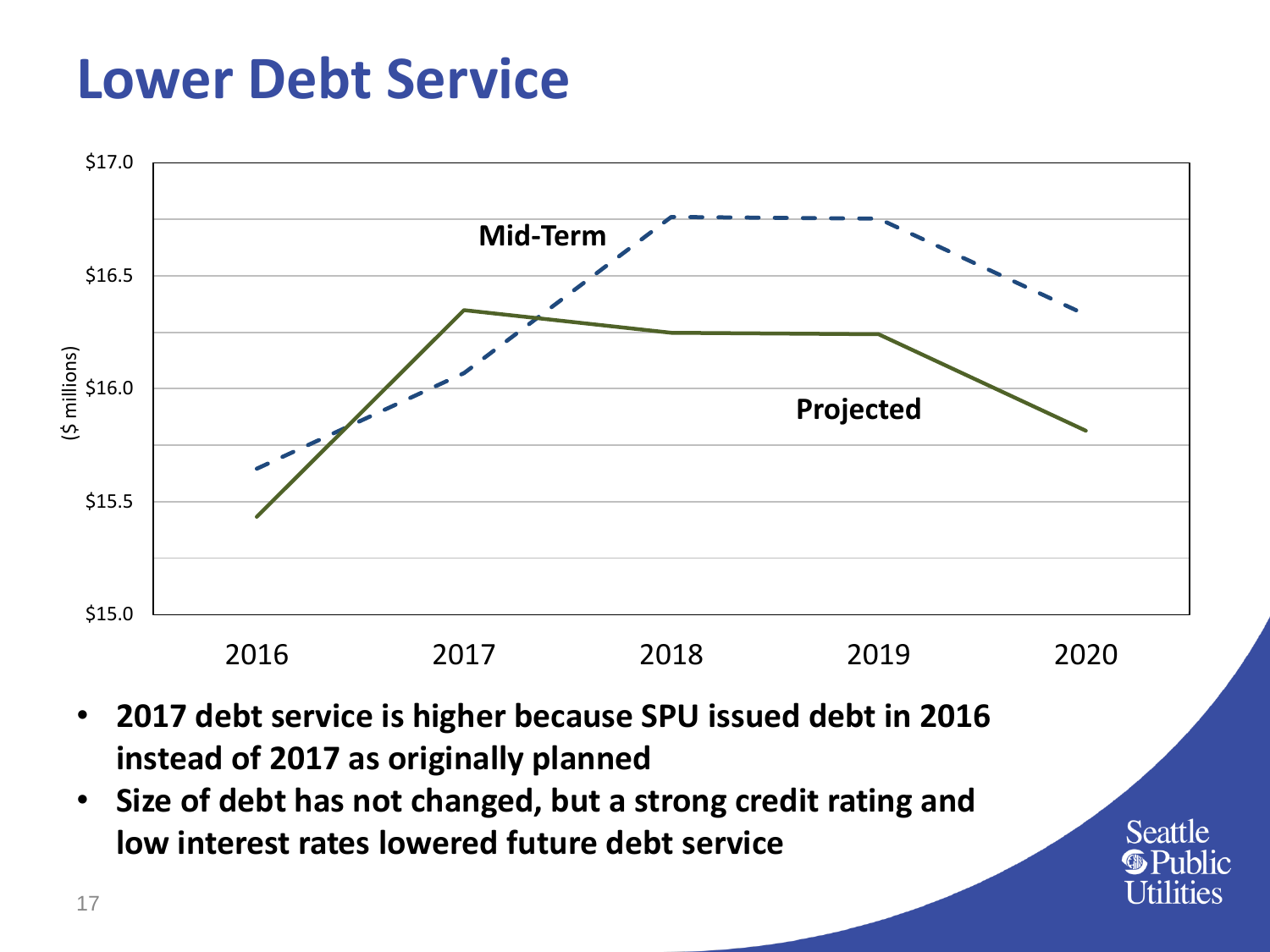### **Higher Cash Balances**

**Operating cash balances are higher than in the SBP due to:**

- **Higher demand and revenue**
- **Higher rates due to the mid-term adjustment**
- **Favorable contract inflation and interest rates on bonds**
- **Customer Service Branch labor vacancies, leaves, and consultant contracts**
- **Field Operations Branch labor vacancies and reduced maintenance and repair costs for the new South Transfer Station**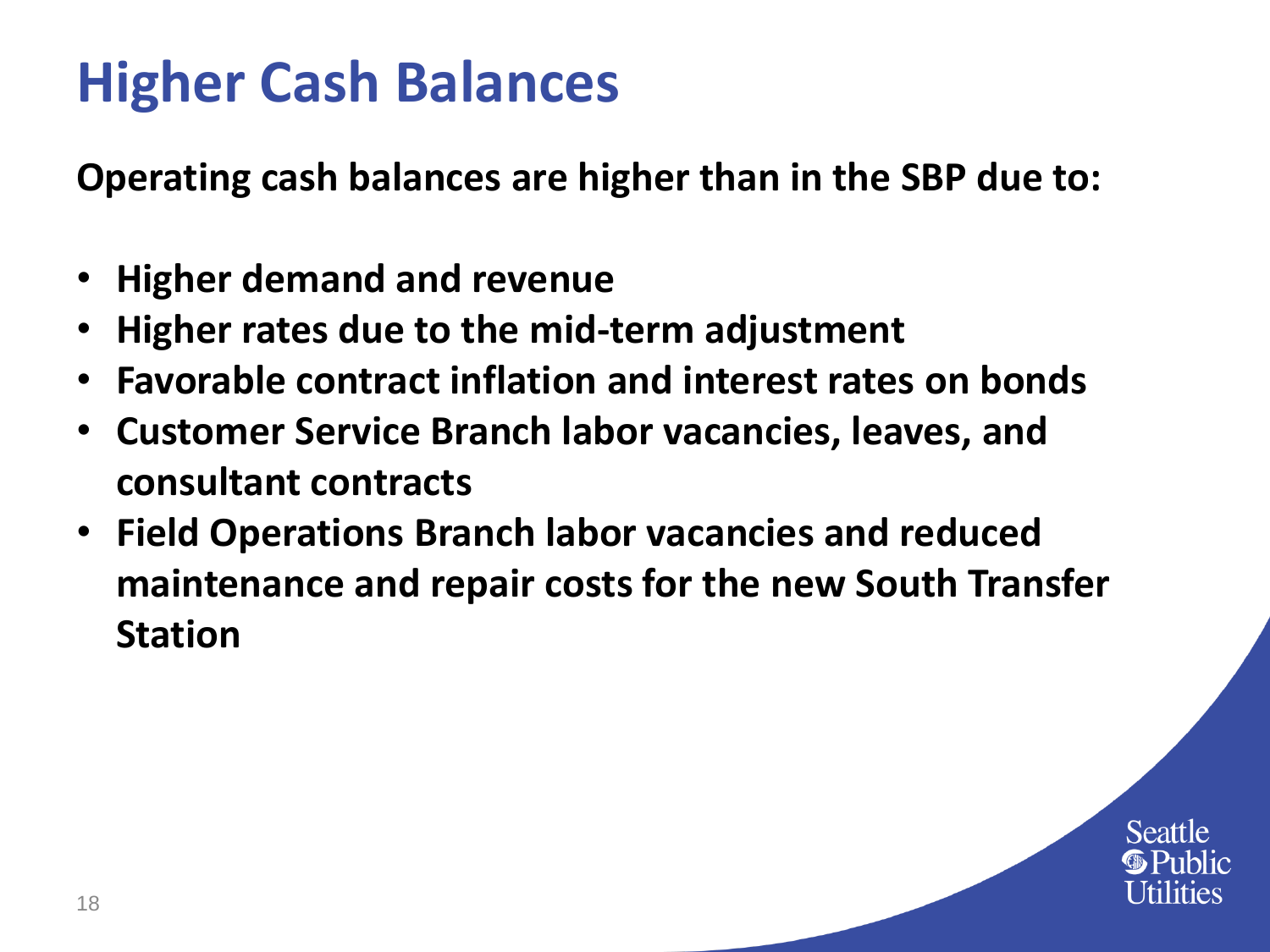### **Higher than Anticipated CIP**

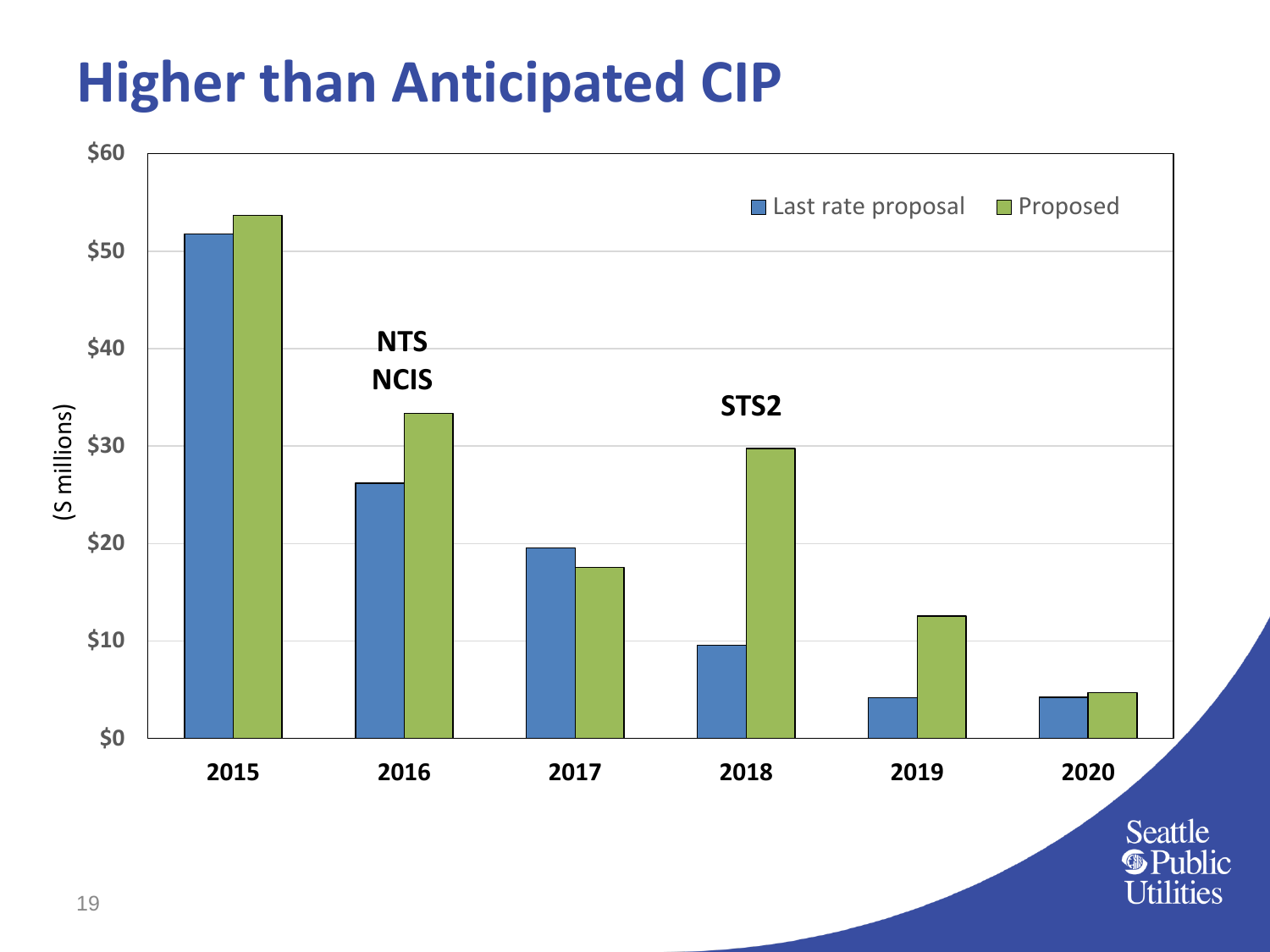### **Increased Tax and UDP Requirements**

- **This rate proposal includes a proposed increase in the City Utility Tax rate from 11.5% to 14.2% on April 1, 2017**
- **Proposed rates also include an expansion of the UDP program starting in 2016**
- **By 2019 the total annual impact of both changes will be \$4.6 million**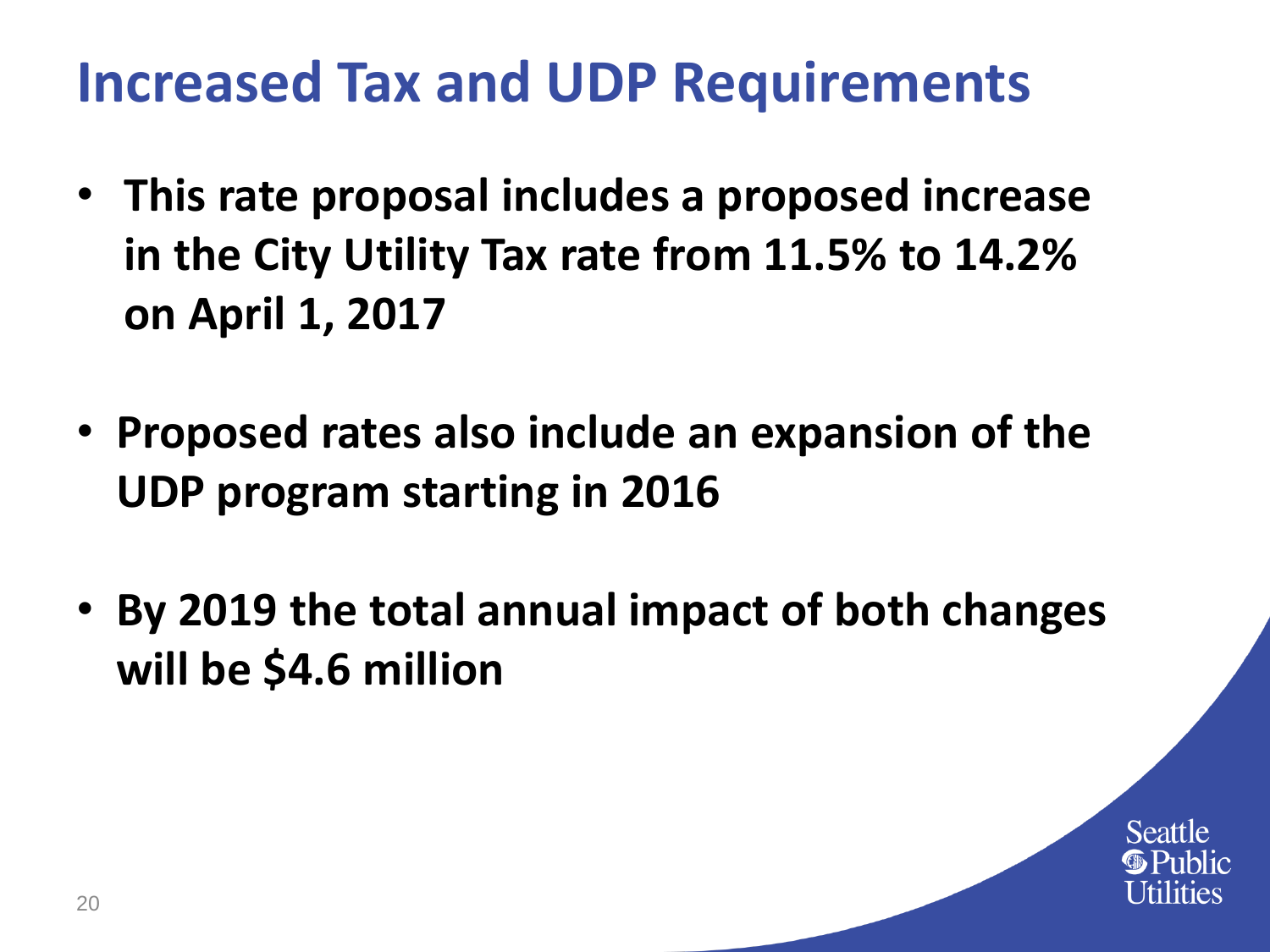### **2017-2019 Proposed Bill Impacts**

|                                           | <b>Actual</b> |               |                |         |
|-------------------------------------------|---------------|---------------|----------------|---------|
| <b>Typical Single-Family Monthly Bill</b> | 2016          | 2017          | 2018           | 2019    |
| <b>SBP</b>                                | \$44.85       | <b>S47.45</b> | <b>\$48.90</b> | \$50.25 |
| Proposed                                  | \$44.85       | \$48.10       | \$49.00        | \$50.95 |
| <b>Other Sample Monthly Bills</b>         |               |               |                |         |
| Large coffee shop/small restaurant        | \$457         | \$490         | \$499          | \$519   |
| 30-unit multi-family building             | \$511         | \$547         | \$558          | \$580   |
| Bills effective April 1 of each year      |               |               |                |         |

Seattle **Southern**<br>Utilities